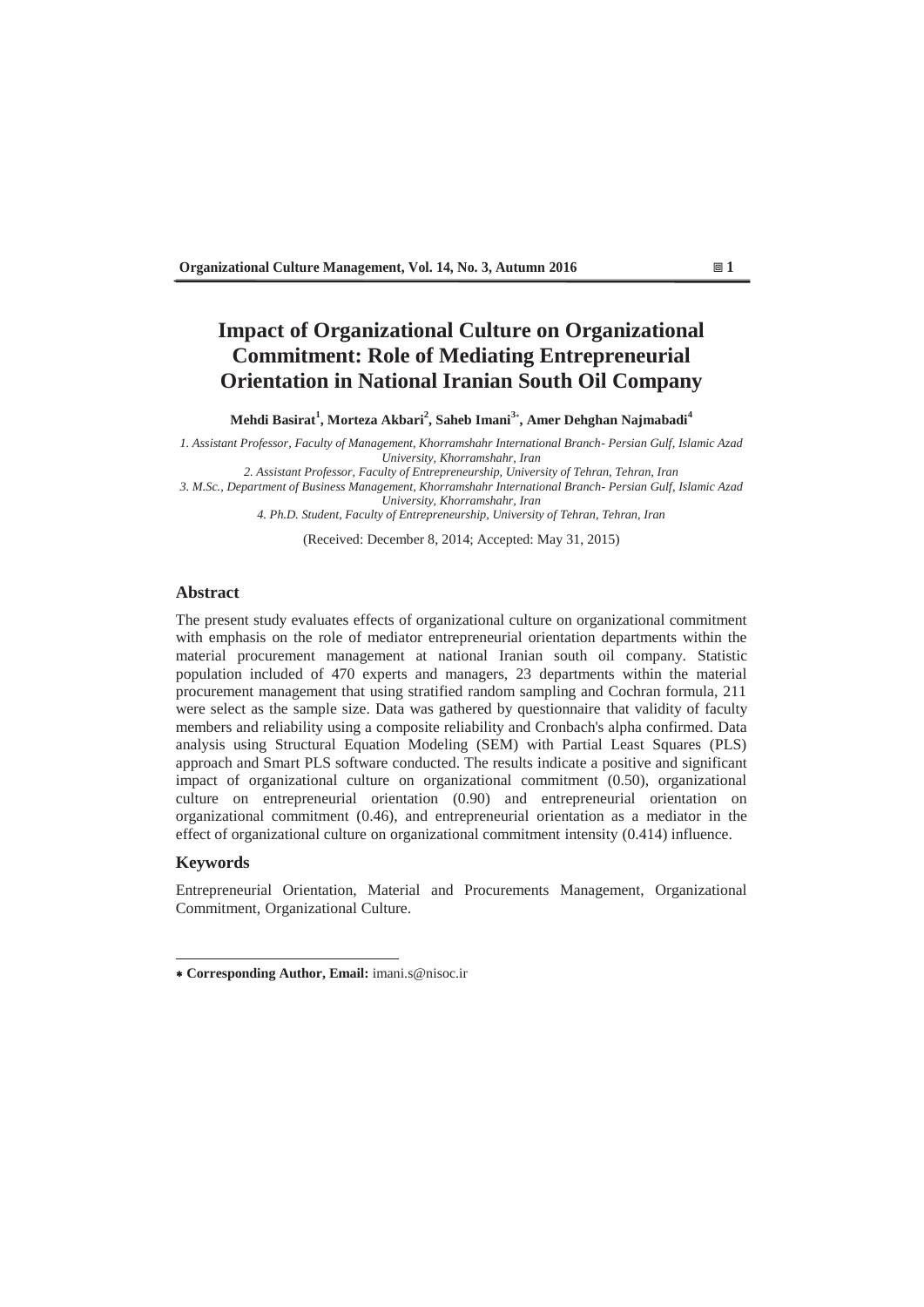# **Model of Leadership based on Soft Power in Iranian Higher Education**

Abbas Rashnavadi<sup>1</sup>\*, Hassan Zarei Matin<sup>2</sup>, Gholam R. Jandaghi<sup>2</sup>, Seyed Mehdi Alvani<sup>3</sup>

*1. Assistant Professor of Ministry of Science, Research and Technology, Tehran, Iran 2. Professor, College of Farabi, University of Tehran, Qom, Iran 3. Professor, Alameh Tabatabaee University, Tehran, Iran* 

(Received: September 27, 2015; Accepted: February 20, 2016)

#### **Abstract**

Joseph S. Nye believes that the impact of cultural attractions and values on producing power in leadership results from the components of communications, policy vision and emotional intelligence. This article aims to identify the local model of organizational leadership based on soft power in Iran higher education. It is an exploratory mixed methods research which is done by conducting interviews with experts in the national higher education and providing questionnaires administered to followers in higher education. It has provided the factors affecting the local model including behavioral-ethical, socialcommunicational, skilled-professional, cultural-normative, political-visionary and ideological-spiritual areas. The results show that the indigenous model and the model of aforementioned expert differ with respect to the indices mentioned.

#### **Keywords**

Hard power, Higher education leadership, Power, Soft power.

 **Corresponding Author, Email:** a\_rashnavadi@yahoo.com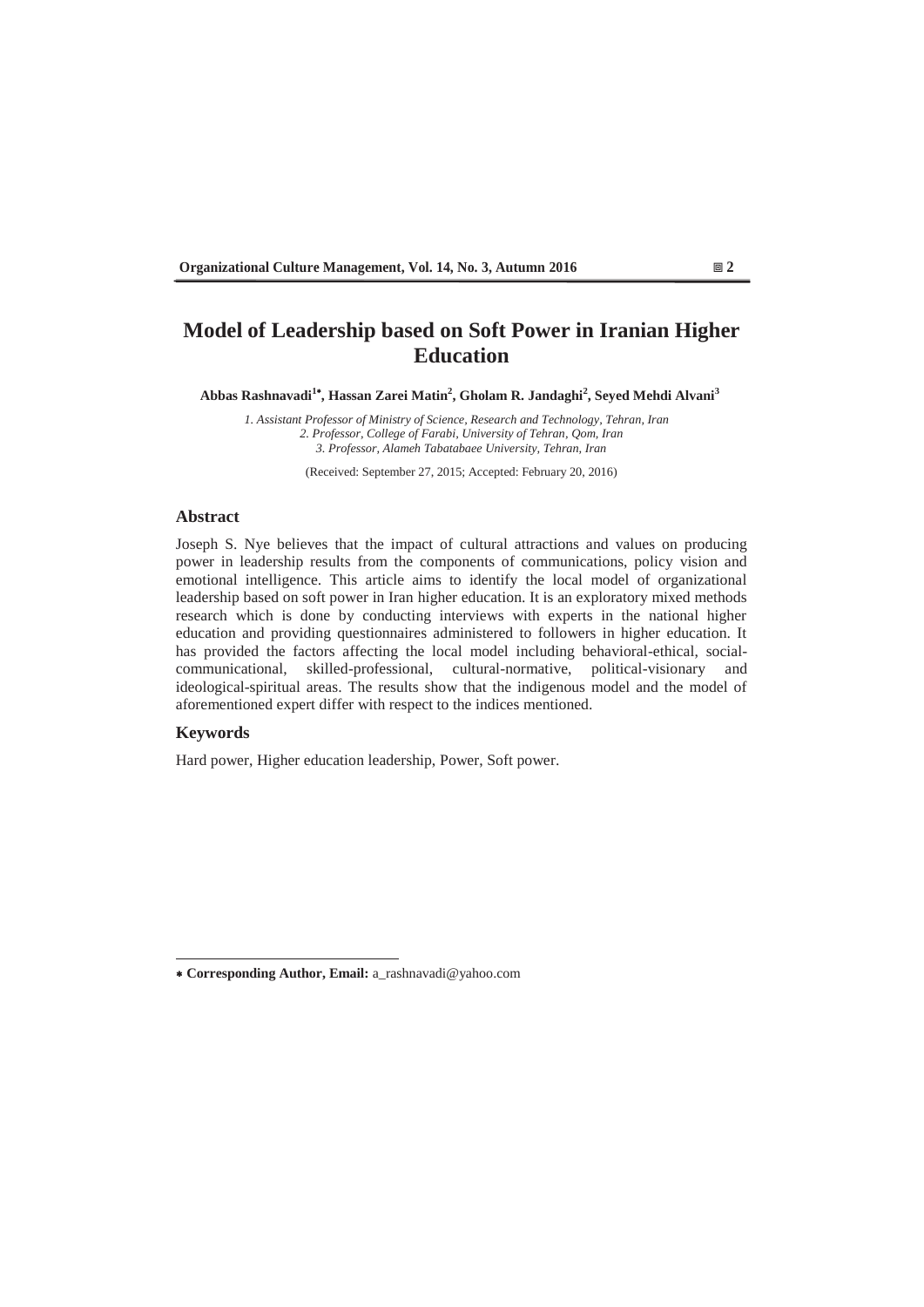# **The Relationship between Business Intelligence Maturity and Employees' Intelligence in Iranian Companies that Use Expert System**

**Mojtaba Amiri<sup>1</sup> , Mohammad H. Ronaghi<sup>2</sup>**

*1. Associate Professor, Faculty of Management, University of Tehran, Tehran, Iran 2. Ph.D. in Information Technology Management, Faculty of Management, University of Tehran, Tehran, Iran* 

(Received: September 1, 2015; Accepted: February 4, 2016)

## **Abstract**

The advent of new information technology has radically changed the end-user computing environment over the past decade. To enhance their management decision-making capability, many organizations have made significant investments in business intelligence (BI) systems. In order to achieve increased and sustainable business results, organizations need to use suitable strategy to engage personnel. This research is a correlational study and aims to explain and clarify the inter-relationships and the interaction effects among business intelligence systems maturity and employees' intelligences. The survey sample population consisted of 313 randomly taken employees and managers who applied BIS in their companies, according to a cluster random sampling skim. To examine the hypothesis we used Spearman's rank correlation and Z test. Fuzzy AHP was used for ranking of criteria. An important part of the results revealed business intelligence systems maturity relates directly with Logical intelligence, Cultural intelligence and Emotional intelligence.

### **Keywords**

Business intelligence maturity, Cultural intelligence, Emotional intelligence, Logical intelligence.

 **Corresponding Author, Email:** mh\_ronaghi@ut.ac.ir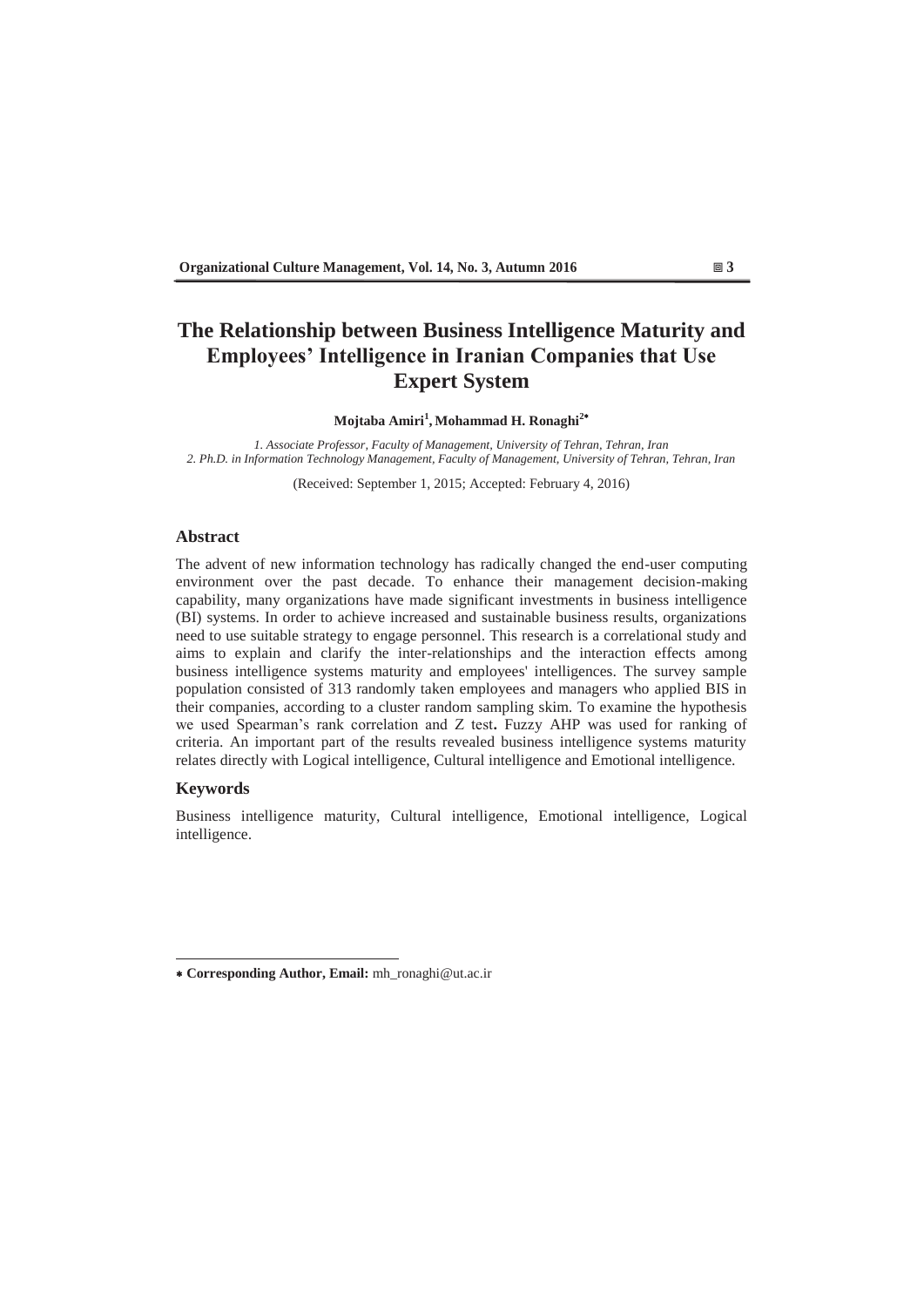# **Study the Effect of Job Characteristics on Organizational**  Indifference of Employees with a Mediator of Person-**Organization Fit (Case: Gas Company of Isfahan Province)**

**Ali Shaemi Barzoki<sup>1</sup> , Mehdi Abzari<sup>2</sup> , Zahra Moayedi<sup>3</sup>**

*1. Assistant Professor of Management, University of Isfahan, Isfahan, Iran 2. Professor of Management, University of Isfahan, Isfahan, Iran 3. M.Sc. in Business Management, University of Isfahan, Isfahan, Iran* 

(Received: April 29, 2015; Accepted: October 21, 2015)

### **Abstract**

Since the staffing are the most important and valuable assets in organization, and achieving organizational goals depends on the commitment and expertise of its human capital, the identification and analysis of issues that impede the flourishing of this valuable asset and led them to be indifference; has a special importance. The aim of this study was analysis of the effect of job characteristics on organizational indifference of employees with a mediator of person-organization fit. This investigation is a practical research. The samples of the study consisted of 340 employees in the gas company of Isfahan province which selected with classification method. Of these samples, 271 questionnaires were returned. The John Wagneer, Scroggins and Danaie fard questionnaires were used for data collection. Analysis of data showed that the model of current study had a good fitness and reported the fitness indexes in results. Results showed that job characteristics had an indirect and positive effect on person-organization fit and negative effect on organizational indifference. Personorganization fit had a negative effect on organizational indifference.

#### **Keywords**

Job characteristics, Organizational indifference, Person-organization fit.

 **Corresponding Author, Email:** zahramoayedi90@gmail.com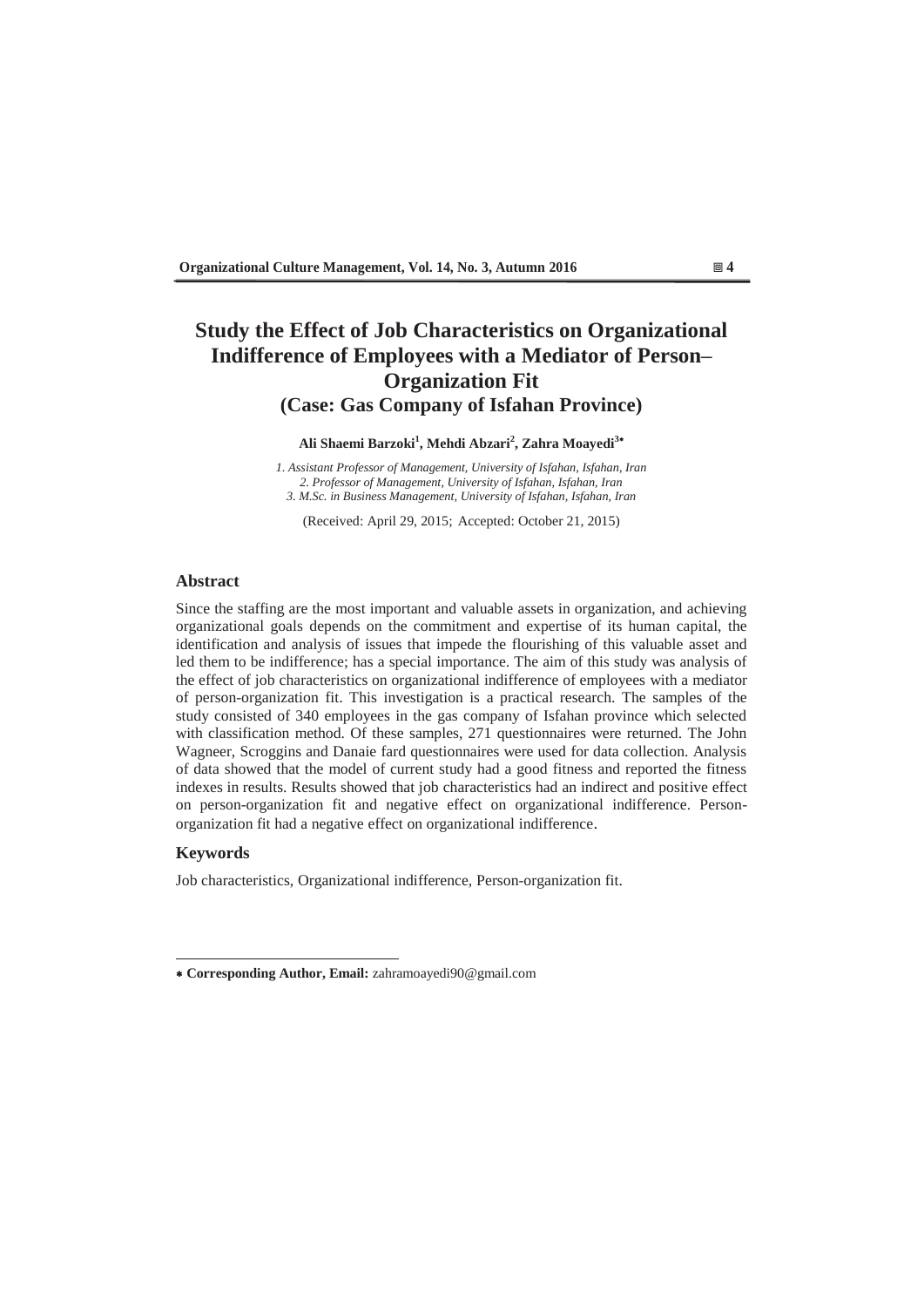# **Typology of Employees' Subjectivities in Public Organizations about Training: Research Based on Q Method**

Masoomeh Mostafazadeh<sup>1\*</sup>, Mohammad R. Sadeghi<sup>1</sup>, Reza Tahmasebi<sup>2</sup>

*1. Ph.D. Student, Faculty of Management and Accounting, College of Farabi, University of Tehran, Tehran, Iran 2. Assistant Professor, College of Farabi, University of Tehran, University of Tehran, Iran* 

(Received: April 29, 2015; Accepted: December 29, 2015)

#### **Abstract**

Having competence employees has been considered as a competitive advantage by a lot of successful companies. Therefore, they expend a lot of money for employment, preservation and promotion of their personnel. One of the most important methods for achieving this goal is training people constantly to make them familiar with new work methods and procedures and encourage them to create new methods. The object of this paper is diagnosing perceptions and subjectivities of public organizations' employees about training. Therefore, the research uses Q research method. The results of factor analysis determine three types of subjectivities in Public organizations. One group is named enthusiasts, another named profiteers and last group named critics. This research has been done in Iran Power Development Company (IPDC) that is a public organization.

### **Keywords**

Organizational training, Public employees, Q method, subjectivity typology.

 **Corresponding Author, Email:** Mmostafazadeh64@ut.ac.ir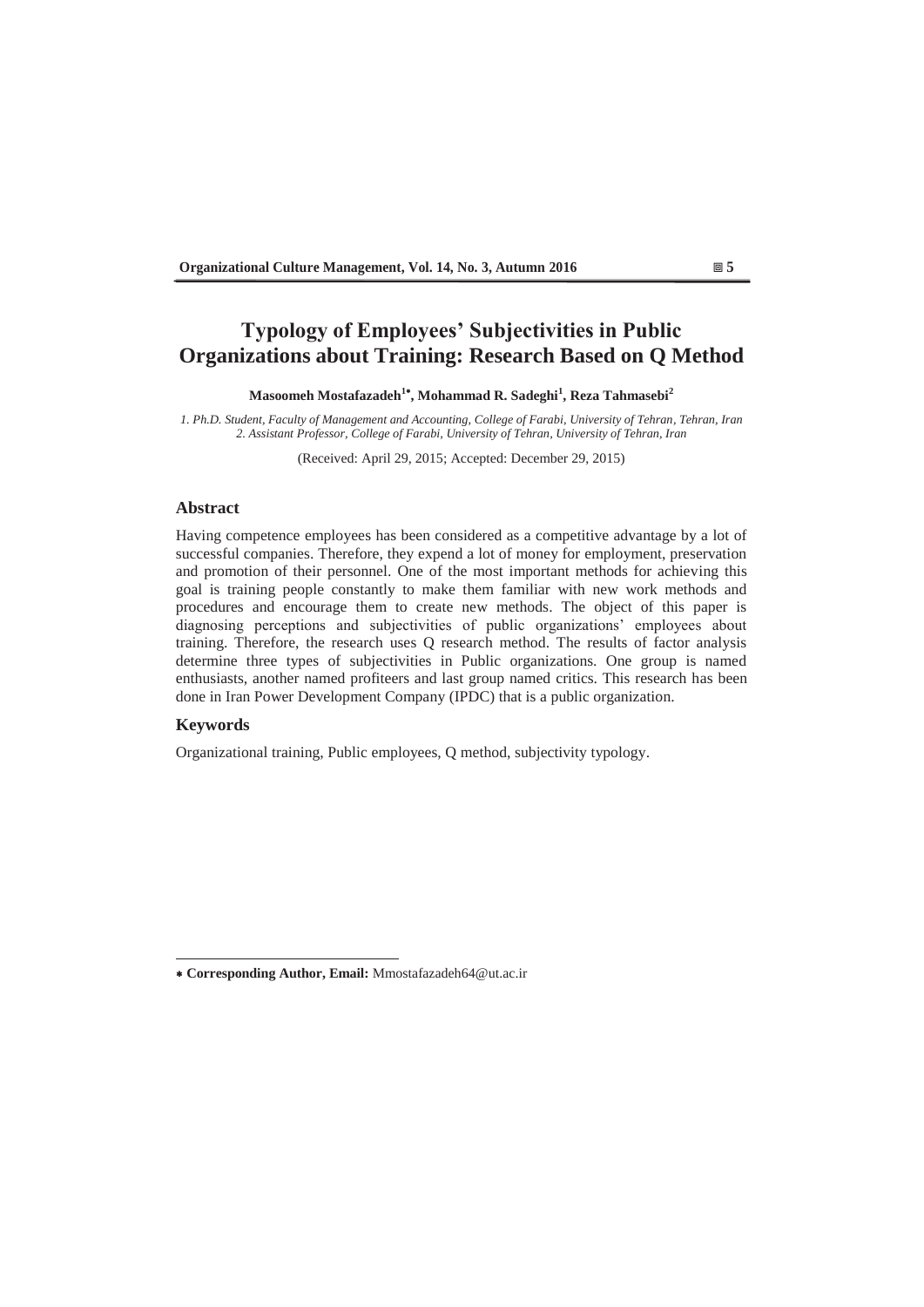# **The Relationships between Organizational Culture and Organizational Citizenship Behavior with Utilization of Denison Model in the Ministry of Industry, Mine and Trade**

**Behzad Cheshme Nooshi<sup>1</sup> , Farrokh Ghouchani<sup>2</sup>**

*1. M.Sc., Faculty of Management, Shahid Beheshti University, Tehran, Iran 2. Assistant Professor, Faculty of Management, Shahid Beheshti University, Tehran, Iran* 

(Received: August 27, 2015; Accepted: May 14, 2016)

## **Abstract**

Taking into consideration the spreading influence of cultural dimensions on human life, focus of this research is on the relationships between Organizational Culture and Organizational Citizenship Behavior with the use of Denison model .This is a field research with descriptive-correlational method and from aspect of goal, is applied research. Statistical population includes the whole staff of Ministry of Industry, Mine and Trade, in which among 1253 of them, with random sampling method, 90 were chose as the sample. Necessary data have gathered through the Standard questionnaire of Denison for Organizational Culture; and Standard questionnaire of Organ for OCB, and analyzed through the Spearman, Multiple regression and Kendall's W tests. Considering the findings indicates when the relationships between independent and dependent variables are analyzed separable, all of four dimensions of model have meaningful relationships with OCB ;But when the simultaneously effect of independent variables on dependent variables are analyzed ,only Mission dimension make improve OCB of employees. This fact indicates that organization for improving of citizenship behaviors should try to encourage Involvement dimensions, which are Empowerment, Team Orientation and Capability Development.

## **Keywords**

Denison model, Organizational citizenship behavior, Organizational culture.

 **Corresponding Author, Email:** Behzadch1@gmail.com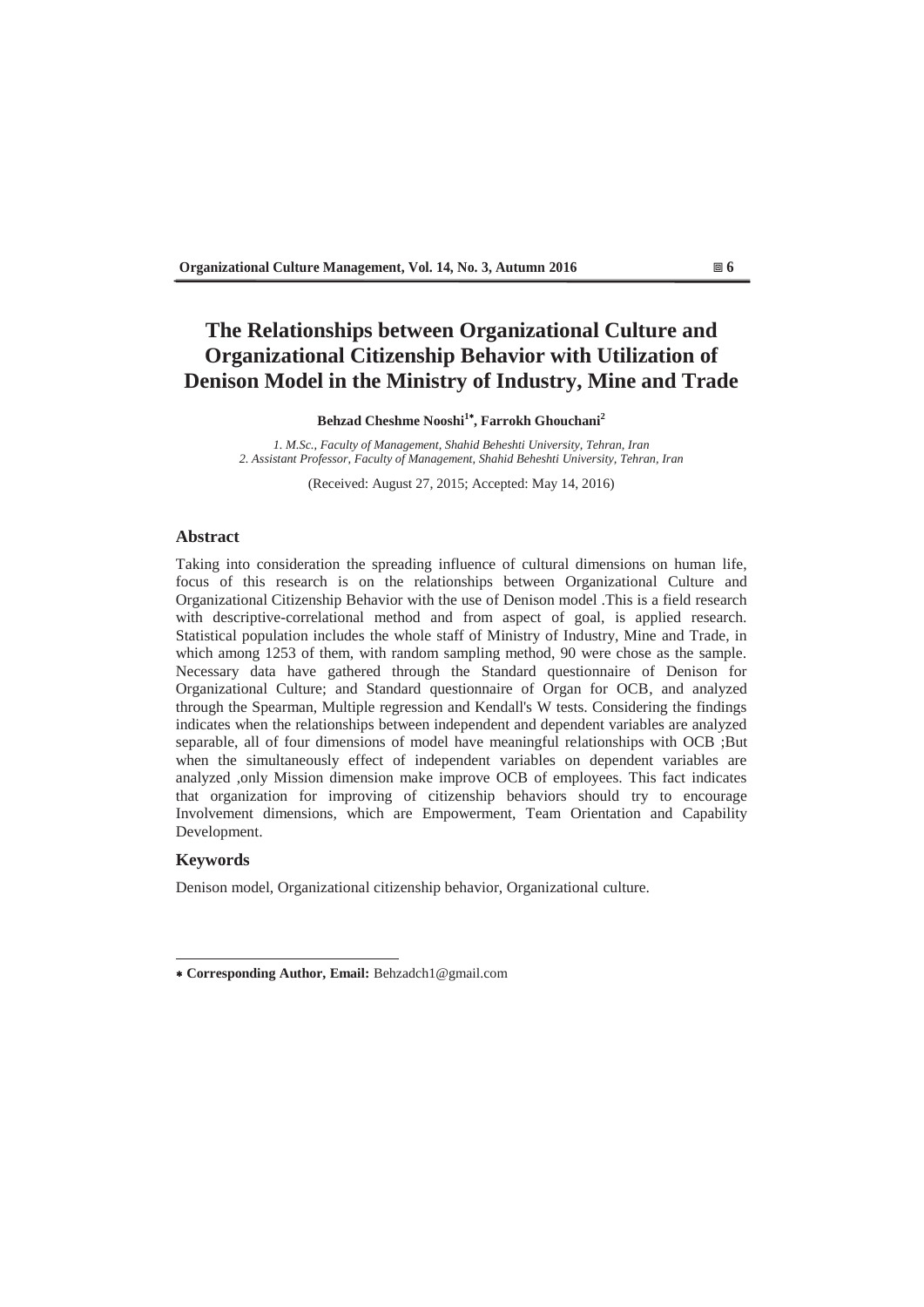# **Workplace Discourse Analysis: Role of Relational-Executive Episodes at Work**

### **Hossein Khanifar1 , Sajad Askari Matin<sup>2</sup>**

*1. Professor, College of Farabi, University of Tehran, Qom, Iran 2. Ph.D. Student, Faculty of Humanities, Tarbiat Modares University, Tehran, Iran* 

(Received: January 30, 2015; Accepted: June 2, 2015)

#### **Abstract**

This study is an attempt to adapt a post-structural approach for the analysis of 'transrelational' episodes prevalent in the study of workplace discourse analysis. To do this, the talk between three employees working at the same office was recorded and analyzed based on a discourse analytic framework. The results of data analysis revealed that five types of relational episodes are frequent in this context; a) general narratives, b) organizational narratives, c) greetings and leave takings, d) medial-relational, and e) tans-relational. It was also found that the five prominent application of such episodes are; 1. Appraisal of organizational actions, 2. Disclaimer, 3. Criticism of others, and 5. Expression of organizational identity. Based on the findings it is suggested that the epistemic and methodological role of Discourse Analysis as a mean for analysis of abstract and complex workplace phenomena should be realized. Further, Discourse Analysis implications for developmental of educational purposes in HR and Social Capital studies is significant.

#### **Keywords**

Organizational culture, Relational-executive episodes, Social capital, Workplace discourse analysis.

 **Corresponding Author, Email:** khanifar@ut.ac.ir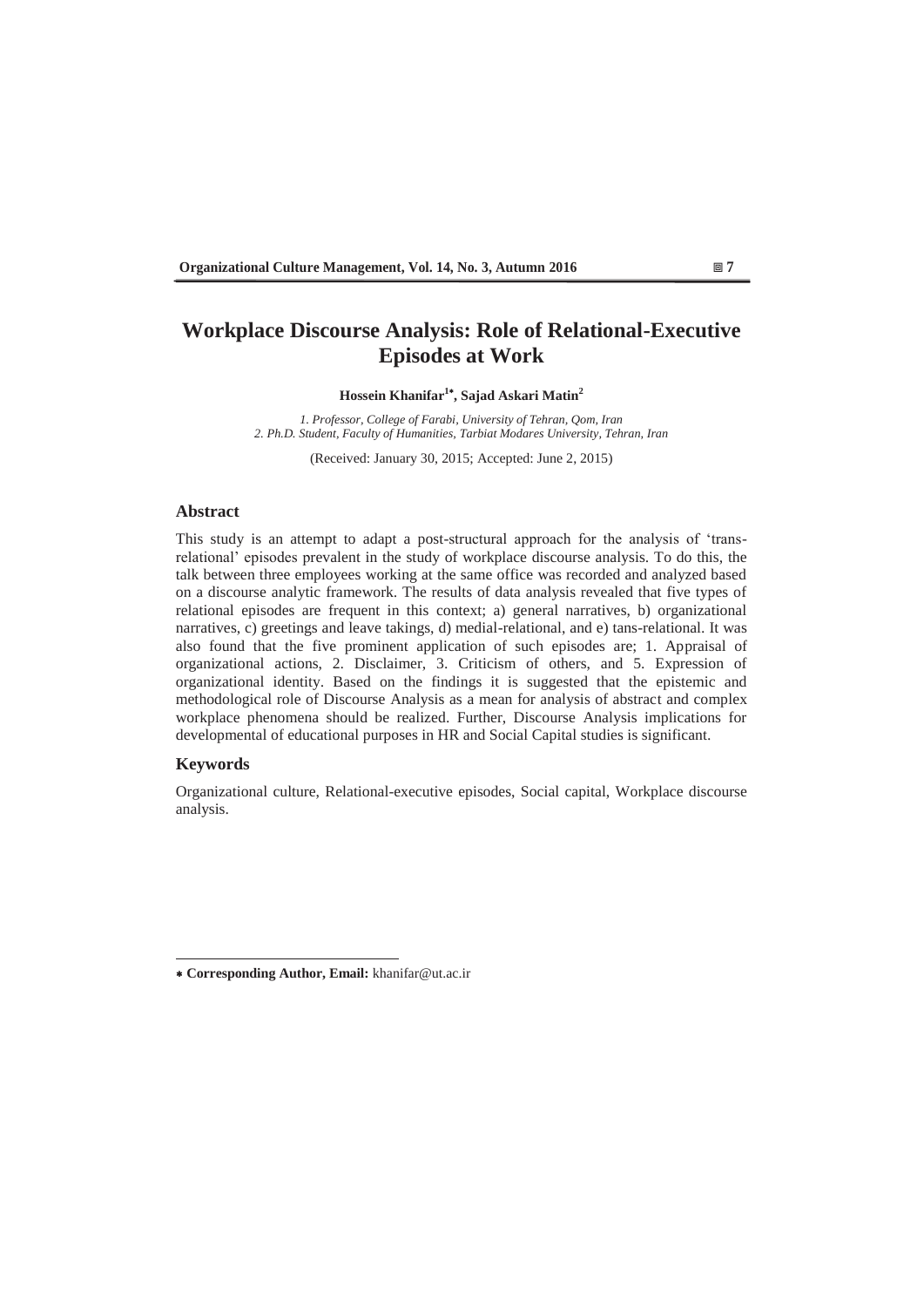# **Relationship between Leader Empowering Behaviors and Occupational Stress**

#### **Mohammad Ramezani<sup>1</sup> , Tahereh Fezi<sup>2</sup>**

*1. M.Sc., Payame Noor University, Tehran, Iran 2. Associate Professor, Payame Noor University, Tehran, Iran*

(Received: July 18, 2015; Accepted: January 7, 2016)

#### **Abstract**

Present research studies the relationship between leader empowering behaviors and Occupational stress in Qom Agricultural Jihad Organization. To measure leader empowering behaviors, Hoy's leader empowering behaviors model and for measure Occupational distress, Rondelof and Blackburn questionnaire have been used. Statistical sample consists of 70 employees of Qom Agricultural Jihad Organization who answered the questions in winter 2014. In terms of aim, present study is an applications one and in terms of data collection, it is correlational- descriptive study. It is categorized in correlative studies. The findings of confirmatory factor analysis show that all aspects of leader empowering behaviors have positive significant relationship with knowledge management. Likewise, the results of single community statistical average test show that leaders' enabler behaviors and Occupational stress have ideal situation in Qom Agricultural Jihad Organization. Since Occupational stress is a strategic tool to achieve aims and outlooks and considering the important role of leader empowering behaviors in achieving this aim, today organizations should highly matter the role leader empowering behaviors in Occupational stress to survive in today competitive world.

#### **Keywords**

Agricultural Jihad Organization, Leader empowering behaviors, Occupational stress.

 **Corresponding Author, Email:** ali.ramezani1986@gmail.com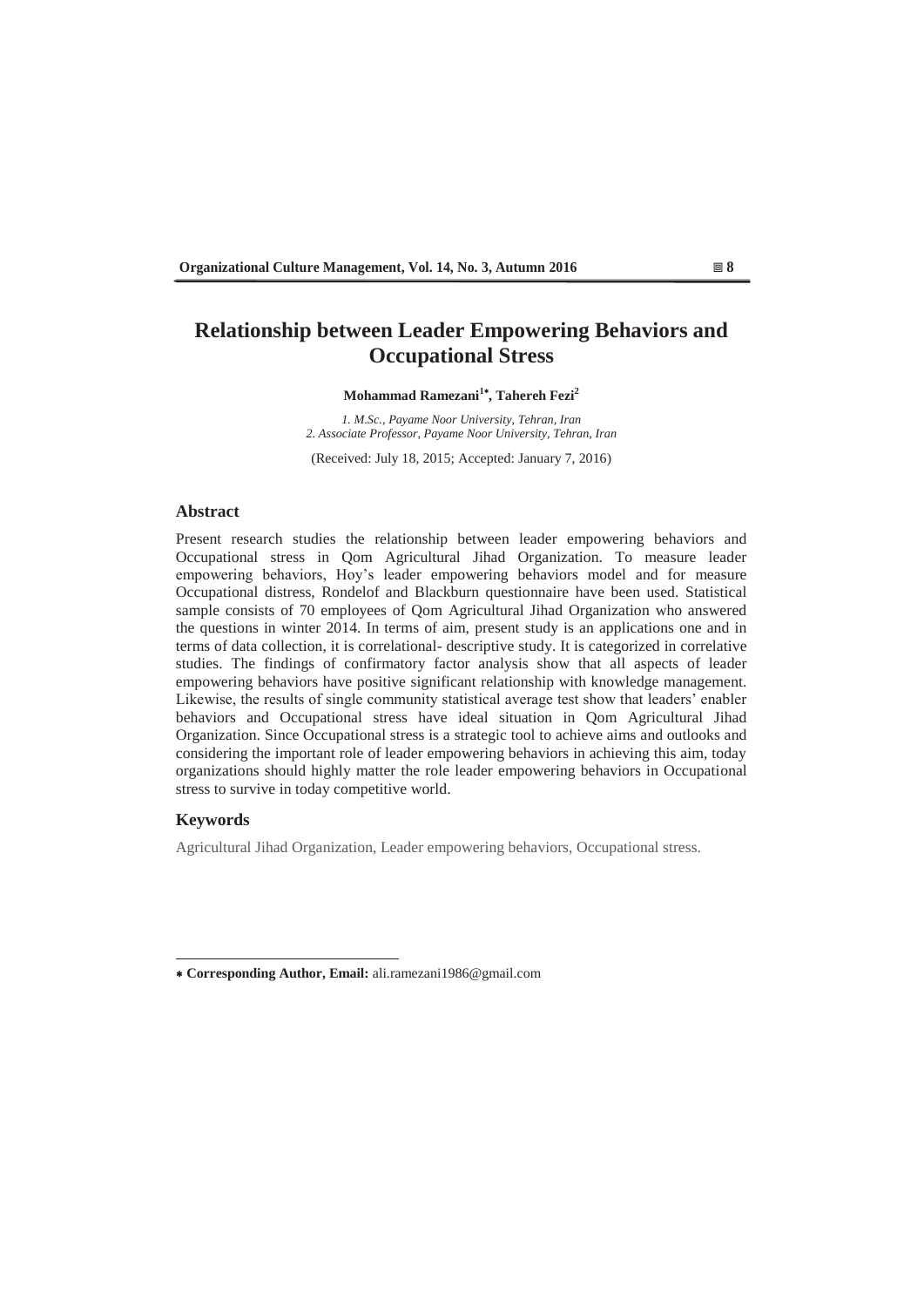## **Studying and Understanding the Impact of Cultural Intelligence on Organizational Health**

## **Fatemeh Eskandari<sup>1</sup> , Abbas Samadi<sup>2</sup>**

*1. M.Sc., Faculty of Management, Islamic Azad University, Malayer, Iran 2. Assistant Professor, Faculty of Management, Islamic Azad University, Malayer, Iran* 

(Received: July 1, 2015; Accepted: February 9, 2016)

## **Abstract**

Health status of individuals and organizations allows Expected to have higher performance. Due to the fast moving world of today's globalization Managers to have a healthy organization must be equipped with a weapon called cultural intelligence. Cultural intelligence as an ability to function effectively in different cultural environments is defined. This study examines the effects of cultural intelligence on organizational health in Malayer City and Ang et al. cultural intelligence model is used whit four components: Metacognitive, cognitive, motivational and behavior, and Two models have been used to study the composition of organizational health that they are combined Fisher et al.. In this study variables were assessed using questionnaires and Cronbach's alpha reliability of the method has been confirmed. Based on the results, there is a correlation between cultural intelligence and organizational health. The entire research hypothesis was accepted.

## **Keywords**

Cognitive intelligence, Cultural intelligence, Metacognitive intelligence, Motivational intelligence, Organizational health.

 **Corresponding Author, Email:** golam122000@yahoo.com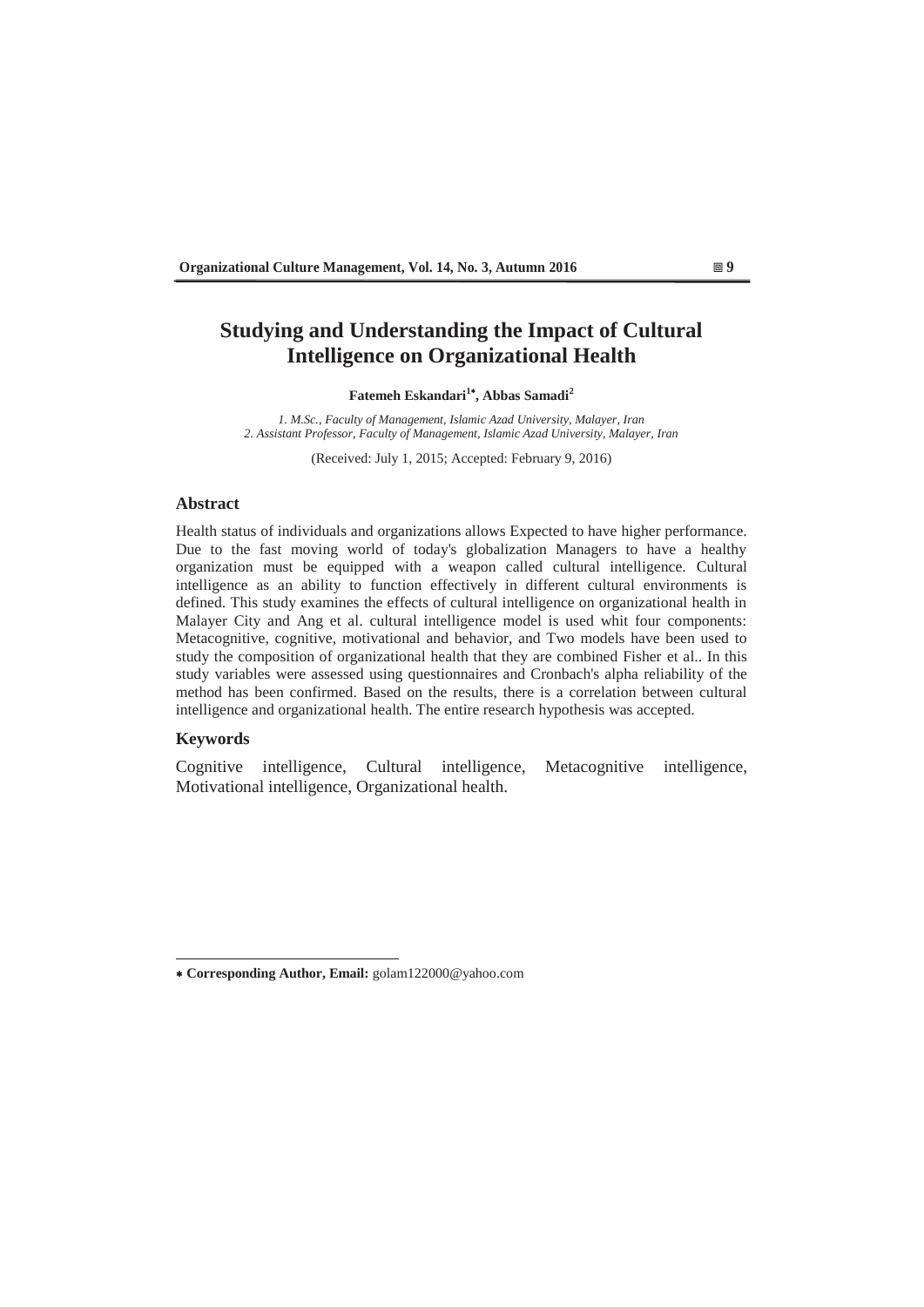# **Investigating the Impact of Thriving at Work on Employees' Job Performance and Psychological Wellbeing (Case: Refah Bank)**

**Hossein Imani<sup>1</sup> , Aryan Gholipour<sup>2</sup> , Seyed Reza Seyed Javadein<sup>2</sup>**

*1. M.Sc. in Human Resource Management, Faculty of Management University of Tehran, Tehran, Iran 2. Professor, Faculty of Management, University of Tehran, Tehran, Iran* 

(Received: June 17, 2015; Accepted: January 3, 2016)

#### **Abstract**

According to recent researches in the field of positive organizational scholarship, one of the effective components on employees' job performance and psychological wellbeing is the concept "thriving at work" which implies a feeling of vitality and learning by a person simultaneously while doing job tasks. Statistical population of this study is employees of Refah Bank and the sampling method is simple random sampling. The sample size was estimated 269 by using limited population formulate. This study is used a descriptive and correlation research and three questionnaires including thriving at work, job performance and psychological wellbeing have been used for data gathering. The results of Pearson correlation test in this research show that thriving at work has a positive and significant relation with job performance ( $r = 0.254$ ,  $P = 0.01$ ) and psychological wellbeing ( $r = 0.551$ ,  $P= 0.010$ . Also the results of regression analysis show that thriving at work is a significant predictor of job performance ( $P < 0.001$ ,  $\beta = 0.254$ ) and psychological wellbeing ( $P < 0.001$ ,  $\beta$ = 0.551) which mean that the more thriving employees feels, the more job performance and psychological wellbeing they have.

## **Keywords**

Job performance, Positive organizational scholarship, Psychological wellbeing, Thriving at work.

 **Corresponding Author, Email:** Imani66@ut.ac.ir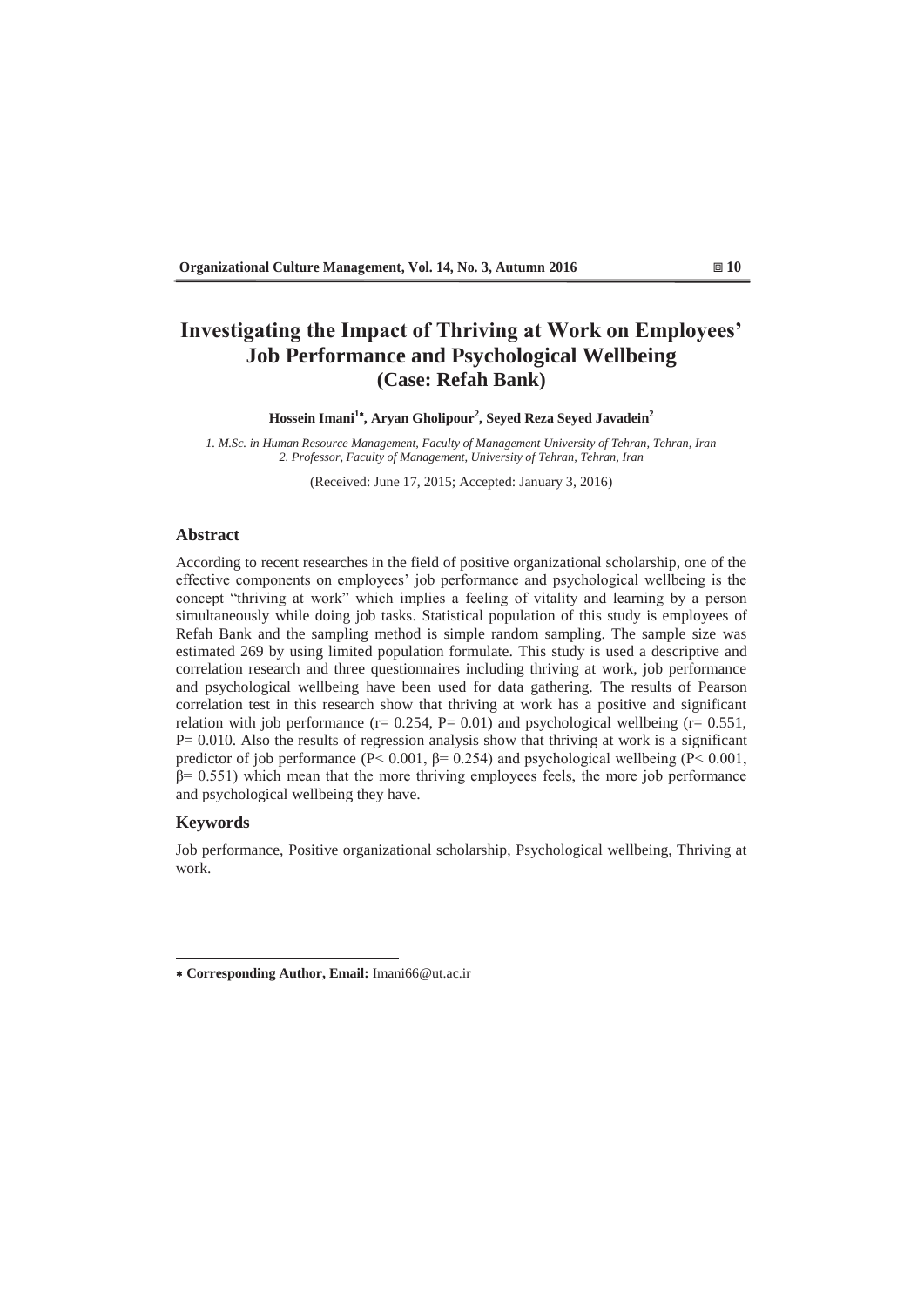# **Relationship between the Seven Dimensions of Organizational Intelligence and Empowerment in Employees**

**Hossien Zare<sup>1</sup> , Azita Salajegheh<sup>2</sup> , Nahid Ojaghi<sup>2</sup>**

*1. Professor, Psychology & Education Faculty, Payame Noor University, Tehran, Iran 2. Instructor, Psychology & Education Faculty, Payame Noor University, Tehran, Iran* 

(Received: March 16, 2015; Accepted: January 10, 2016)

#### **Abstract**

The present study has carried out in order to investigate the relation between organizational intelligence and empowerment. The research method is survey and the statistical population of the study includes 392 employees of Payame Noor university of Kerman province. Measurement tool includes two questionnaires: 1. Albercht's 49-item questionnaire, 2. Empowerment 15-item questionnaire. The sample of this research is equal to the statistical population so 392 employees have been chosen as the sample of this research. The achieved results show that: 1. There is a relation between organizational intelligence in strategic vision, shared fate, tendency to change, mood, alignment congruence, applying the knowledge, performance pressure with empowerment (0.298, 0.306, 0.373, 0.389, 0.298, 0.362, 0.4). 2. There isn't any relation between sex, job experience and education with organizational intelligence (-0.025, 0.064, 0,056). 3. Multiple correlation coefficient between empowerment and strategic vision is (0.400) which 16% of empowerment variance is determined by it, and for mood is (0.431) which 18% of empowerment variance is determined by it.

### **Keywords**

Dimensions of Organizational Intelligence, Empowerment, Organizational Intelligence, University Employees.

 **Corresponding Author, Email:** salajegheh.azita@gmail.com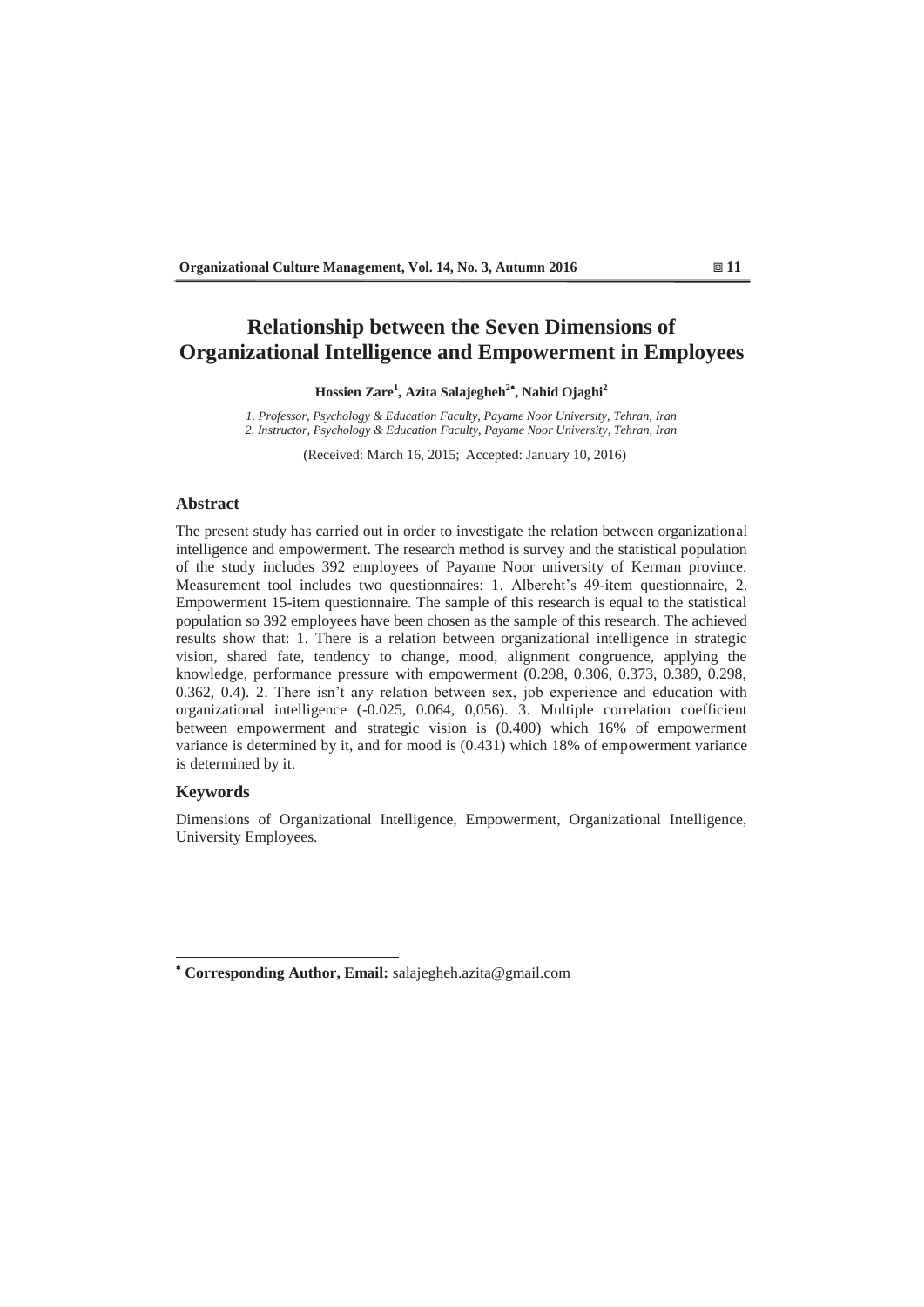# **The Effects of Job Training and Organizational Culture on Globalization (Company of Kayson)**

## Nejhla Farooghi<sup>1\*</sup>, Ahmad R. Sanjary<sup>2</sup>

*1. MSc. University of Allameh Tabatabaee, Tehran, Iran 2. Associate Professor, University of Allameh Tabatabaee, Tehran, Iran* 

(Received: October 29, 2015; Accepted: June 13, 2016)

## **Abstract**

This research is done based on the effects of job training and organizational culture on globalization. The purpose of research is practical and data has been gathered by descriptive and correlation method. The sample was selected, as many as 115 people from 256 of experts, seniors, supervisors and managers, by categorized random sampling method and Cochran Technique. The tool of gathering data was questionnaire. The validity of questionnaire confirmed by professionals and for reliability we used Cronbach's Alpha, that was 0.951. Then, to analyze data applied confirmatory factor analysis and structural equation modeling. The results show that job training and organizational culture affected on globalization and job training effected on organizational culture too.

## **Keywords**

Denison organizational culture, Globalization, Job training, Organizational culture.

 **Corresponding Author, Email:** farooghi.n@gmail.com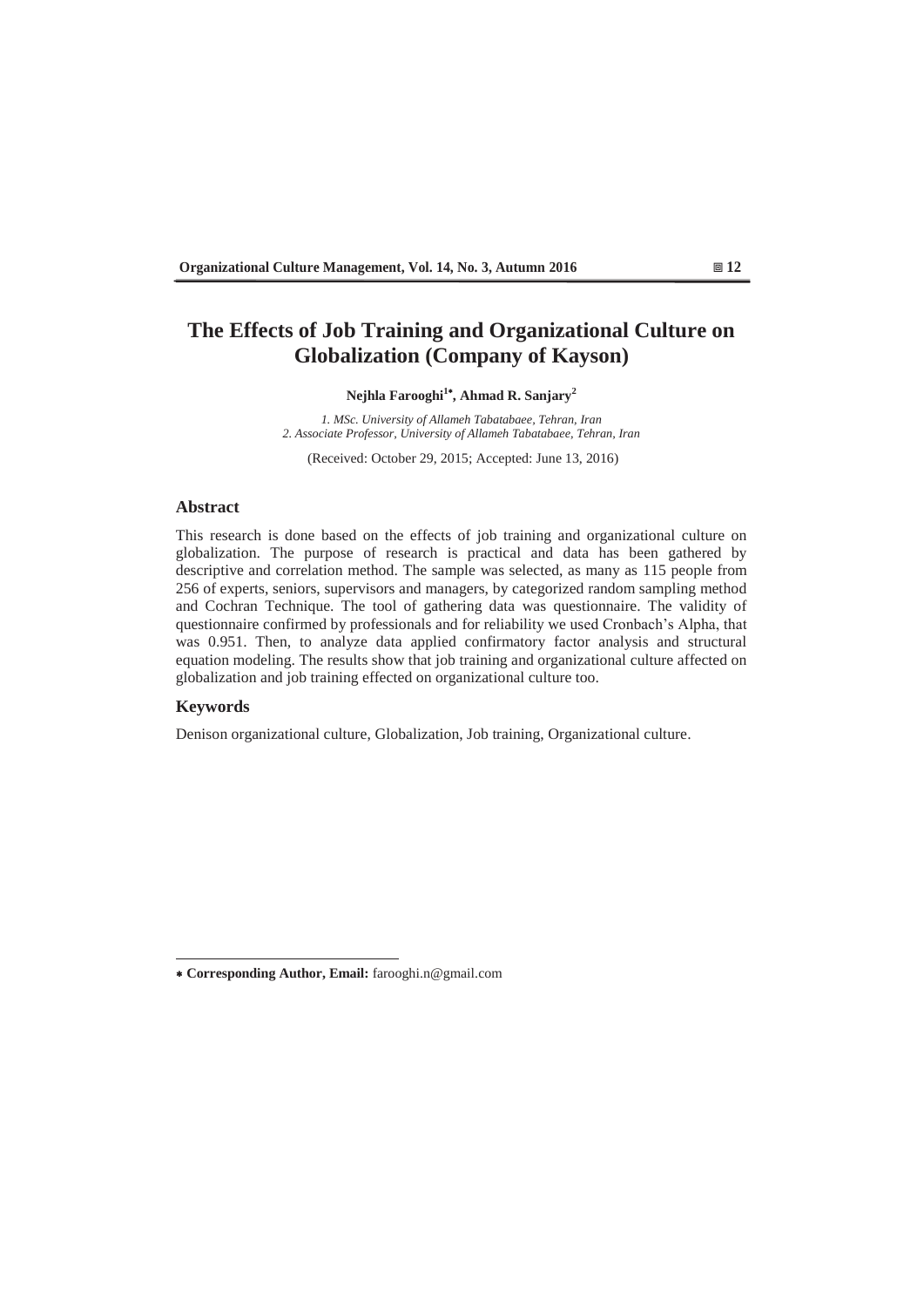# **The Mediatory role of Psychological Empowerment in Explaining Relationship between Transformational Leadership and Job Engagement**

 $R$ afigh Hassani<sup>1</sup>, Maasomeh Tavakoli<sup>2\*</sup>, Khalil Zandi<sup>3</sup>

*1. Assistant Professor, Faculty of Education & Psychology, Eslamic Azad University, Sanandaj Branch, Sanandaj, Iran* 

*2. M.Sc., Faculty of Education & Psychology, Islamic Azad University, Science and Research Branc of Zanjan, Zanjan, Iran* 

*3. Ph.D. Student, Faculty of Humanities, Bu-Ali Sina University, Hamadan, Iran* 

(Received: July 7, 2015; Accepted: January 6, 2016)

#### **Abstract**

The purpose of this study is to analyze the relationship between Transformational leadership and job engagement by mediating role of psychological empowerment. Concerning its purpose, the study is practical and considerate the data collection procedure it is a descriptive correlation study. The population of the study includes all Kurdistan Province Education Office staff (200 subjects) which samples of 127 subjects were chosen through simple random sampling procedure. The instruments used were the Transformational Leadership Questionnaire, Psychological Empowerment questionnaire and Job Engagement Questionnaire. The validity and reliability of the questionnaires were verified using expert judgment and Cronbach's *alpha*. Data were analyzed using Pearson correlation, one sample t test, multiple and simple linear regression, and path analysis. The results revealed that dimensions Transformational leadership impact on job engagement. Results also showed that psychological empowerment can played role of mediator in create or increase the relationship between the components of transformational leadership and job engagement.

#### **Keywords**

Job engagement, Psychological empowerment, Transformational leadership.

 **Corresponding Author, Email:** mas\_tavakoli@yahoo.com